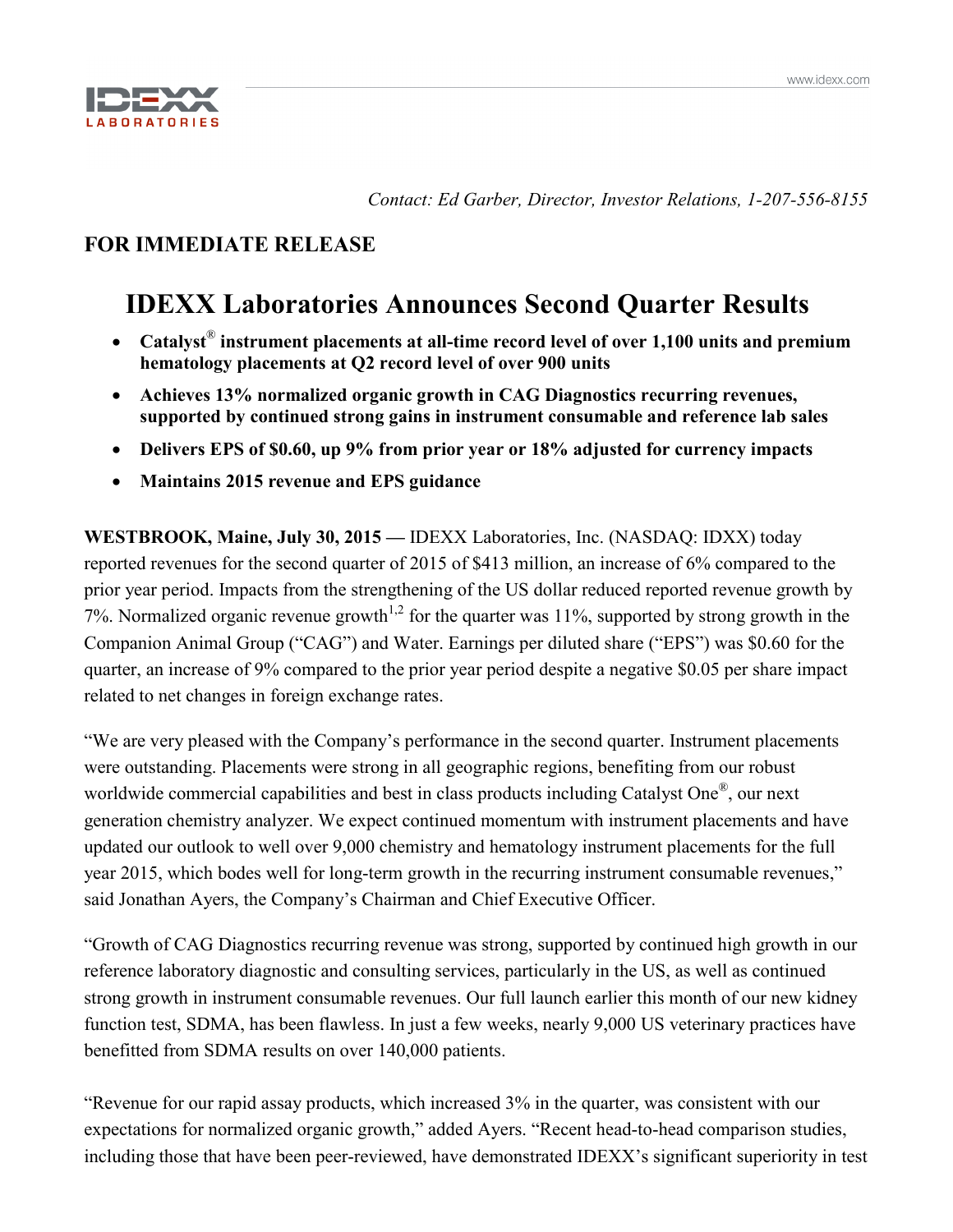IDEXX Announces Second Quarter Results July 30, 2015 Page 2 of 13

sensitivity in both canine and feline lines over competing tests using the lateral flow platform. Higher sensitivity in the detection of infectious diseases is due in part to our SNAP<sup>®</sup> platform, which is unique in using reference lab ELISA technology. We know that test accuracy is the primary factor that customers value with these in-house kits, given the importance of accurately detecting the presence of these serious infectious diseases in practice. We are well equipped to communicate this data to our customers with our fully direct US sales organization.

"We are on track to accelerate CAG Diagnostics recurring revenue growth in future quarters as we continue to gain productivity from our US all-direct sales strategy and our momentum internationally. We also benefit from an unprecedented wave of innovations we are bringing to the market, including the recently launched SDMA and fecal antigen tests in the reference labs, the total T4 slide on our Catalyst chemistry platform, the new SNAP test for Leptospirosis, the H3N2 dog flu test, and several advancements in our VetConnect<sup>®</sup> PLUS cloud-based and mobile diagnostic results viewing app."

# **Second Quarter Financial Performance Highlights**

Second quarter revenue increased 6% to \$413 million. Normalized organic revenue growth was 11% and benefited in part from incremental margin capture associated with the move to an all-direct sales model for US CAG Diagnostics.

- Companion Animal Group normalized organic revenue growth was 13% for the second quarter. Gains were driven by 19% normalized organic revenue growth in IDEXX VetLab<sup>®</sup> consumables, primarily due to double digit volume increases and benefits from margin capture, and 12% organic revenue growth<sup>2</sup> in reference lab and consulting services.
- Catalyst placements increased 44% and premium hematology instrument placements increased 30% in the second quarter compared to the prior year period. Instrument revenues increased 38% organically, including a 16% growth benefit from recognition of deferred revenue associated with the Catalyst One introductory offer.
- Livestock, Poultry and Dairy ("LPD") organic revenue declined 1% for the second quarter. Growth in new products worldwide and strong performance in China was offset by lower livestock services revenue in Australia.
- Water's organic revenue growth was 8% in the second quarter, supported by worldwide increases in core coliform and E.coli products and the launch of our new Quanti-Tray® Sealer PLUS product.

Operating margins were 21.4% in the second quarter, up slightly compared to prior year period margins of 21.3%. Gross profits increased 7%, reflecting a moderate increase in gross margins to 56.3% from 56.0% in the prior year period. Operating expenses increased 7% primarily due to costs associated with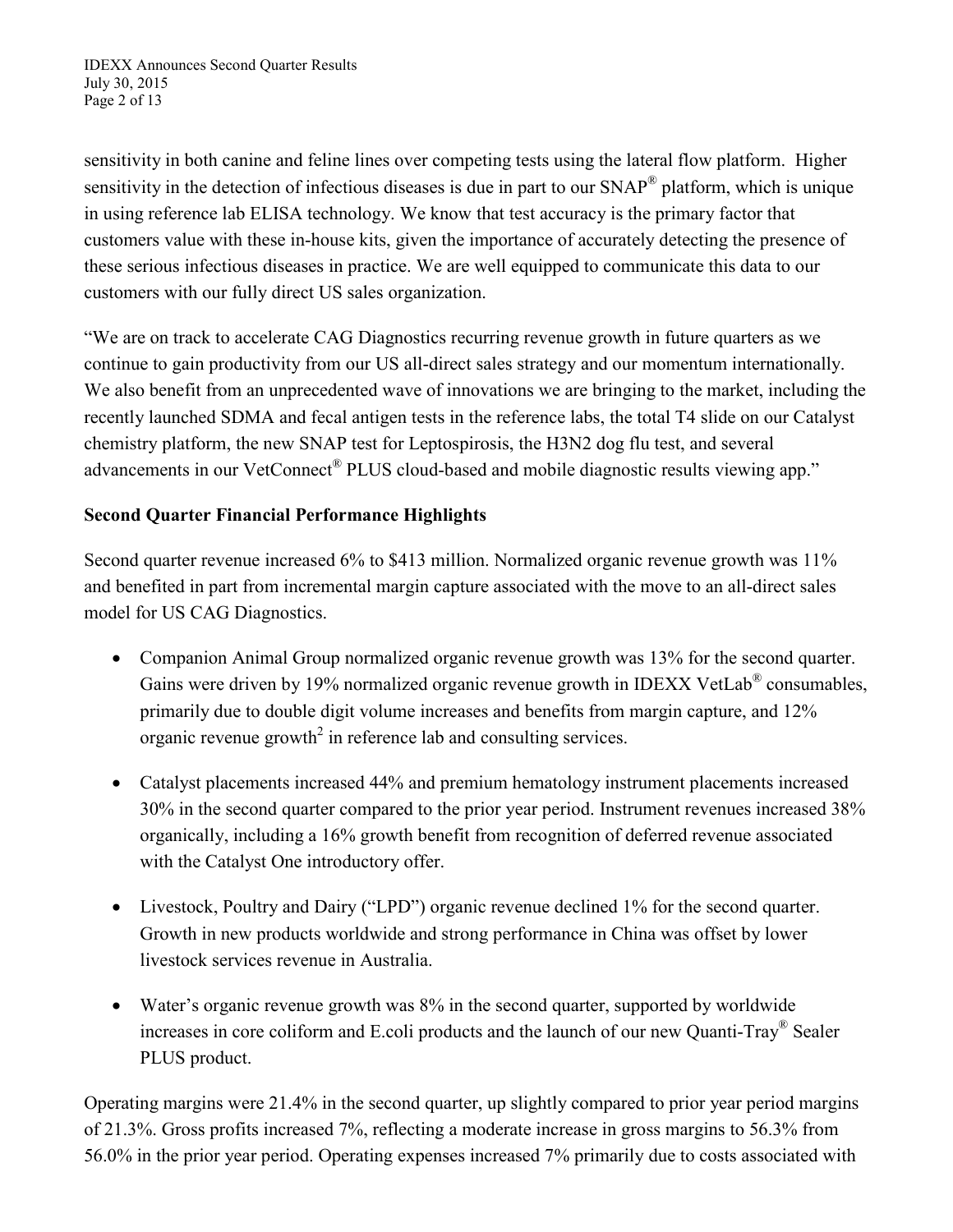IDEXX Announces Second Quarter Results July 30, 2015 Page 3 of 13

the all-direct US CAG Diagnostics sales strategy and other increases in global commercial resources, partly offset by the favorable impact of foreign exchange.

### **Financial Outlook for 2015**

The Company is maintaining its previous 2015 financial guidance, adjusted to account for the June 15, 2015 two-for-one stock split, as summarized below:

*Amounts in millions except per share data and percentages*

|                             | <b>Guidance Range</b>          | Growth Definition                              | Year-over-Year<br>Growth  |
|-----------------------------|--------------------------------|------------------------------------------------|---------------------------|
| Revenue                     | $$1,600 - $1,620$              | Normalized Organic Revenue Growth <sup>2</sup> | $12\%$ to $13\%$          |
|                             |                                | Reported                                       | $8\%$ to $9\%$            |
| <b>EPS</b>                  | $$2.07 - $2.12$                | Adjusted                                       | 4\% to $6\%$ <sup>3</sup> |
|                             |                                | Reported                                       | $16\%$ to $18\%$          |
| Free Cash Flow <sup>4</sup> | $80\% - 90\%$<br>of net income |                                                |                           |
| Capital Expenditures        | $\sim$ \$100                   |                                                |                           |

At current foreign exchange rates, we estimate that the effect of the stronger US dollar will adversely impact 2015 reported revenue and EPS growth by 6% and 9%, respectively.

The guidance above reflects the assumptions that the value of the US dollar relative to other currencies will remain at our current assumptions of the euro at \$1.08, the British pound at \$1.55, the Canadian dollar at \$0.77, the Australian dollar at \$0.74 and the Japanese yen at ¥124 to the US dollar for the remainder of 2015. Our full year financial outlook includes the benefit of hedge contracts which we expect will favorably impact EPS by approximately \$0.16 per share.

The favorable deferred revenue impact of our Catalyst One introductory offer is expected to increase revenue growth for the full year 2015 by approximately 0.5%.

We expect an effective tax rate of 30%. This outlook has not assumed that the federal R&D tax credit, which benefited EPS by \$0.03 per share in 2014, will be renewed in 2015.

We are projecting a reduction in weighted average shares outstanding of approximately 7.0% to 7.5%, and interest expense, net of interest income, of approximately \$28 million reflecting current and projected borrowings.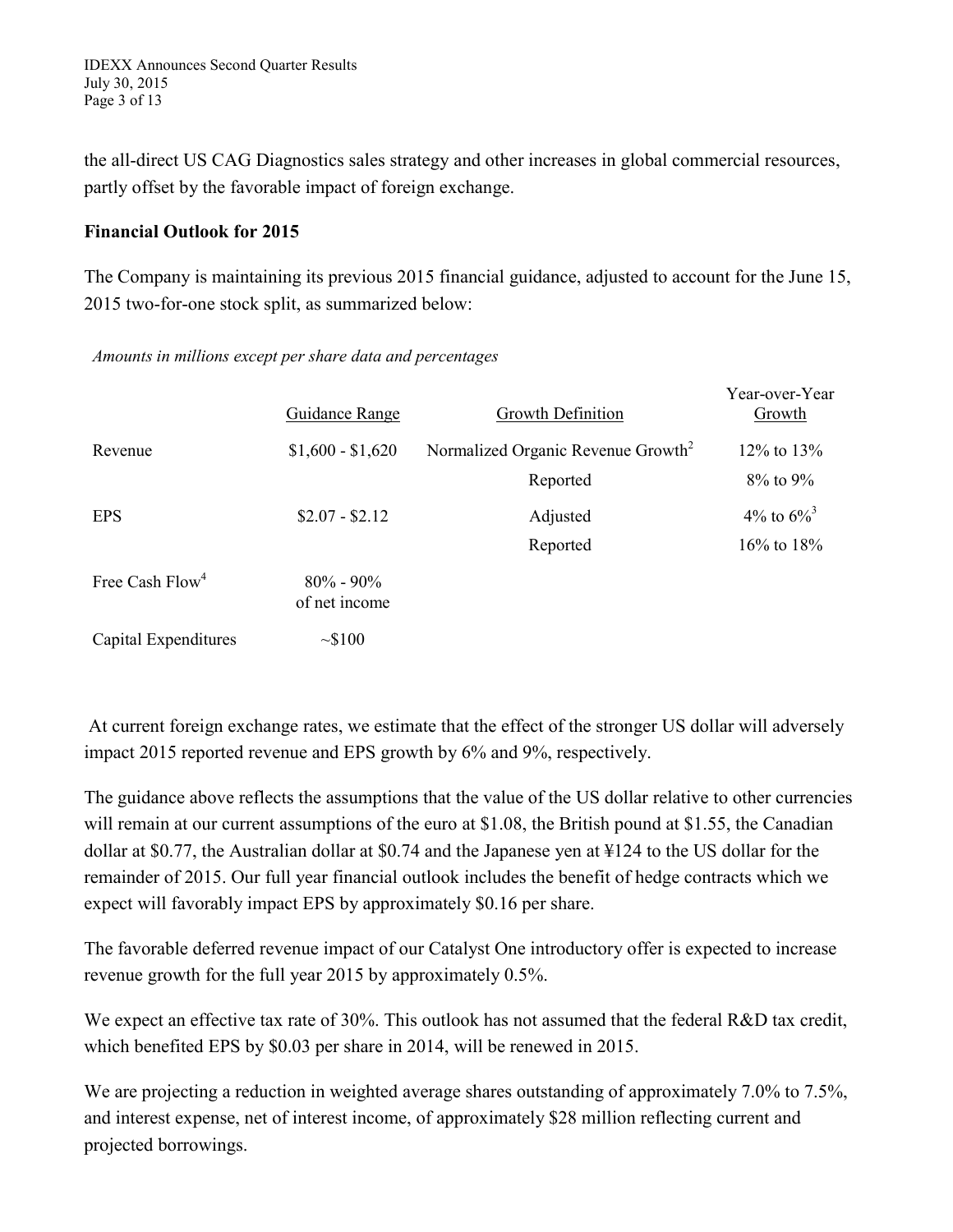| Adjustments to EPS for 2014 used for calculating adjusted EPS growth are summarized below: |        |
|--------------------------------------------------------------------------------------------|--------|
| Earnings per share: Diluted (as Reported - adjusted for two-for-one stock split)           | \$1.79 |
| Incremental expenses associated with transition to an all-direct sales strategy            |        |
| - Non-recurring transition costs                                                           | 0.06   |
| - Expense ramp-up in advance of transition to new sales strategy                           | 0.03   |
| Impact of distributor inventory drawdown                                                   | 0.14   |
| Non-recurring income tax benefit related to the deferral of intercompany profits           | (0.02) |
| Adjusted earnings per share: Diluted $3$                                                   | \$2.00 |

### **Statement Regarding Non-GAAP Financial Measures**

The following provides information regarding certain measures used in this earnings release that are not required by, or presented in accordance with, generally accepted accounting principles in the United States of America ("GAAP"), otherwise referred to herein as non-GAAP financial measures. To supplement the Company's consolidated results presented in accordance with GAAP, the Company has disclosed non-GAAP financial measures that exclude or adjust certain items. Management believes these non-GAAP financial measures provide useful supplemental information for its and investors' evaluation of the Company's business performance and are useful for period-over-period comparisons of the performance of the Company's business. While management believes that these non-GAAP financial measures are useful in evaluating the Company's business, this information should be considered as supplemental in nature and should not be considered in isolation or as a substitute for the related financial information prepared in accordance with GAAP. In addition, these non-GAAP financial measures may not be the same as similarly titled measures reported by other companies. See the notes to this earnings release for information regarding these non-GAAP financial measures and the reconciliations included in the notes and elsewhere in this earnings release for a reconciliation of the non-GAAP financial measures to the most directly comparable GAAP financial measures.

# **Conference Call and Webcast Information**

IDEXX Laboratories, Inc. will be hosting a conference call today at 8:30 a.m. (Eastern) to discuss its second quarter results and management's outlook. To participate in the conference call, dial 1-800-288- 8968 or 1-612-332-0228 and reference confirmation code 363893. An audio replay will be available through Thursday, August 6, 2015 by dialing 1-320-365-3844 and referencing replay code 363893.

The call will also be available via live or archived webcast on the IDEXX Laboratories' website at www.idexx.com and will be available for one year.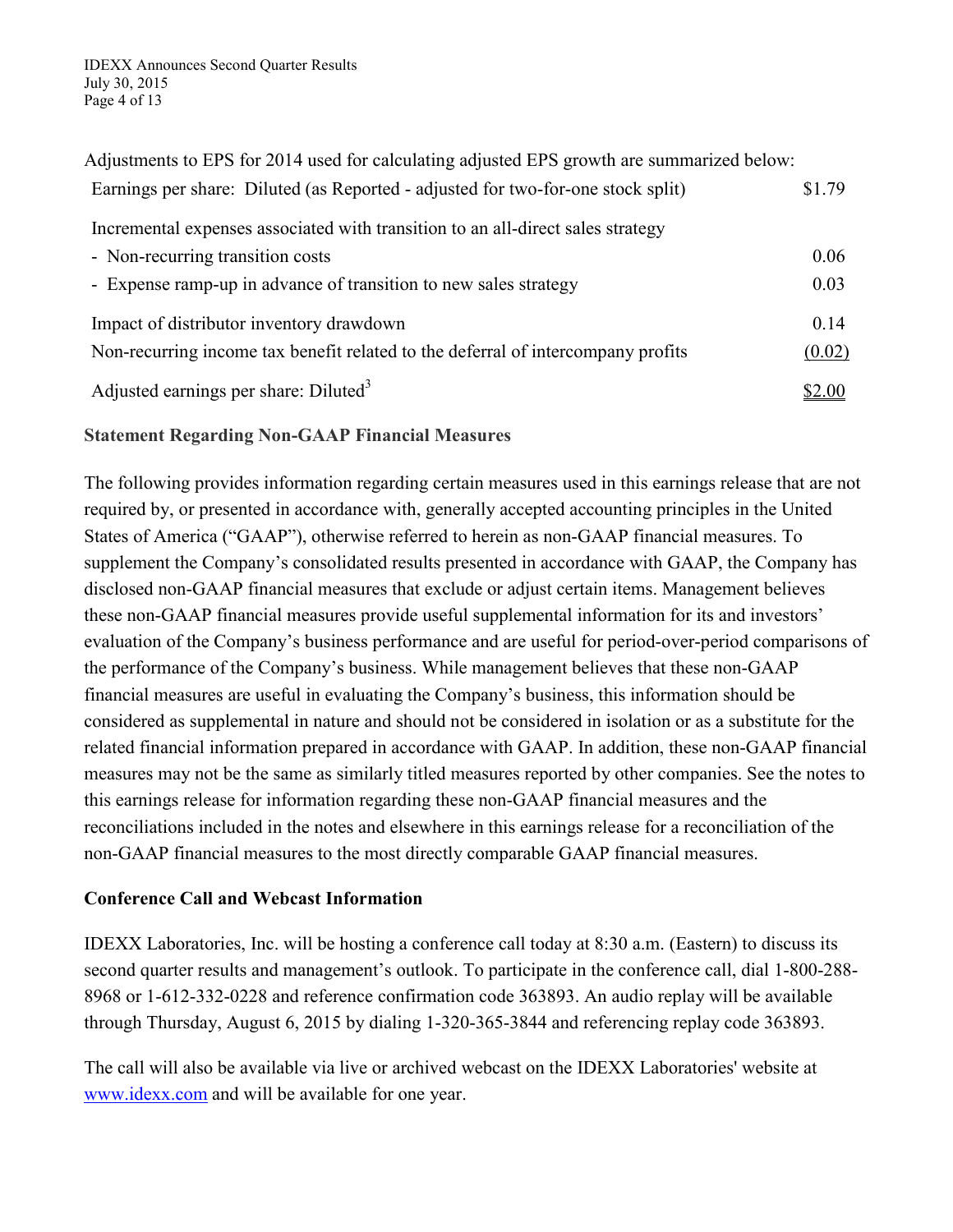IDEXX Announces Second Quarter Results July 30, 2015 Page 5 of 13

### **About IDEXX Laboratories, Inc.**

IDEXX Laboratories, Inc. is a leader in pet healthcare innovation, serving practicing veterinarians around the world with a broad range of diagnostic and information technology-based products and services. IDEXX products enhance the ability of veterinarians to provide advanced medical care, improve staff efficiency and build more economically successful practices. IDEXX is also a worldwide leader in providing diagnostic tests and information for livestock and poultry and tests for the quality and safety of water and milk. Headquartered in Maine, IDEXX Laboratories employs more than 6,000 people and offers products to customers in over 175 countries.

<sup>1</sup>All references to growth and organic growth refer to growth compared to the equivalent period in 2014.

<sup>3</sup> Adjusted EPS and Adjusted EPS growth are non-GAAP financial measures. Management believes that reporting Adjusted EPS provides useful information to investors by facilitating easier comparisons of our EPS performance with prior and future periods. For the total year projected 2015 comparison to 2014, 2014 excludes impacts in the second half of 2014 related to the all-direct transition and a non-recurring income tax benefit related to the deferral of intercompany profits recorded in the third quarter of 2014. See table above for a reconciliation of 2014 EPS adjustments.

<sup>4</sup><br>Free cash flow is a non-GAAP financial measure and means, with respect to a measurement period, the cash generated from operations during that period, excluding tax benefits attributable to share-based compensation arrangements, reduced by the Company's investments in fixed assets. Management believes free cash flow is a useful measure because it indicates the cash the operations of the business are generating after appropriate reinvestment for recurring investments in fixed assets that are required to operate the business. See the supplementary analysis of results below for our calculation of free cash flow for the three months ended June 30, 2015 and 2014. With respect to this particular forward-looking projected non-GAAP financial measure, the Company is unable to provide a quantitative reconciliation as the inputs to the measurement are difficult to predict and estimate and are primarily dependent on future events.

### **Note Regarding Forward-Looking Statements**

*This earnings release contains statements about the Company's business prospects and estimates of the Company's financial results for future periods that are forward-looking statements as defined in the Private Securities Litigation Reform Act of 1995. Forward-looking statements are included above under "Financial Outlook for 2015" and elsewhere and can be identified by the use of words such as "expects," "may," "anticipates," "intends," "would," "will," "plans," "believes," "estimates," "should," and similar words and expressions. Our forward-looking statements include statements relating to our revenue growth and EPS outlooks; free cash flow forecast; projected impact of currency exchange rates; projected capital expenditures, weighted average shares outstanding and interest expense; projected instrument placements; and product launches. These statements are based on management's expectation of future events as of the date of this earnings release, and the Company assumes no obligation to update any forward-looking statements as a result of new information or future events or developments. Actual results could differ materially from management's expectations. Factors that could cause or contribute to such differences include the following: the Company's ability to successfully execute its strategy, including supporting its all-direct sales strategy in the US; the Company's ability to develop, manufacture, introduce and market new products and enhancements to existing products; the Company's ability to achieve cost improvements in its worldwide network of laboratories and in the manufacture and service of in-clinic instruments; the Company's ability to identify acquisition opportunities, complete acquisitions and integrate acquired businesses; disruptions, shortages or pricing changes that affect the Company's purchases of products and materials from third parties, including from sole source suppliers; the effectiveness of the Company's sales and marketing activities; the Company's ability to manufacture complex biologic products; the impact of a change to our relationship with the Company's distributors; the impact of distributor purchasing decisions on sales of the Company's products that are sold through distribution; the Company's ability to* 

<sup>&</sup>lt;sup>2</sup>Normalized organic revenue growth and organic revenue growth are non-GAAP financial measures. Management believes that reporting organic revenue growth provides useful information to investors by facilitating easier comparisons of our revenue performance with prior and future periods and to the performance of our peers. Organic revenue growth for the second quarter of 2015 excludes the impact of changes in foreign currency exchange rates, which had a 7% unfavorable impact on revenue growth, and revenue from business acquisitions, which contributed 0.5% to revenue growth. See the supplementary analysis of results below for a reconciliation of reported revenue growth to organic revenue growth for the three months ended June 30, 2015. Management also believes that reporting normalized organic revenue growth provides useful information to investors by facilitating easier comparisons of our revenue growth performance with prior and future periods. Normalized organic revenue growth excludes the impact of changes in our significant distributors' inventory levels on organic revenue growth. When selling our products through distributors, changes in distributors' inventory levels can impact our reported sales, and these changes may be affected by many factors, which may not be directly related to underlying end-user demand for our products. Effective January 1, 2015, we fully transitioned to an all-direct sales strategy in the US, however changes in prior year US distributors' inventory levels can still impact current year reported growth results. In certain countries internationally, we continue to sell our products through third party distributors. Although we are unable to obtain data for sales to end users from certain less significant non-US third party distributors, we do not believe the impact of changes in these distributors' inventories had or would have a material impact on our growth rates in the relevant periods. Reconciliation of organic revenue growth to normalized organic revenue growth for the second quarter of 2015 includes the following positive/(negative) impacts to organic revenue growth from changes in our significant distributors' inventory levels; Total Company 1.1%, US 2.1%, International (0.3%), CAG 1.4%, CAG Diagnostics Recurring 1.6%, VetLab consumables 1.5%, VetLab service and accessories 0.4%, and Rapid Assay 5.9%.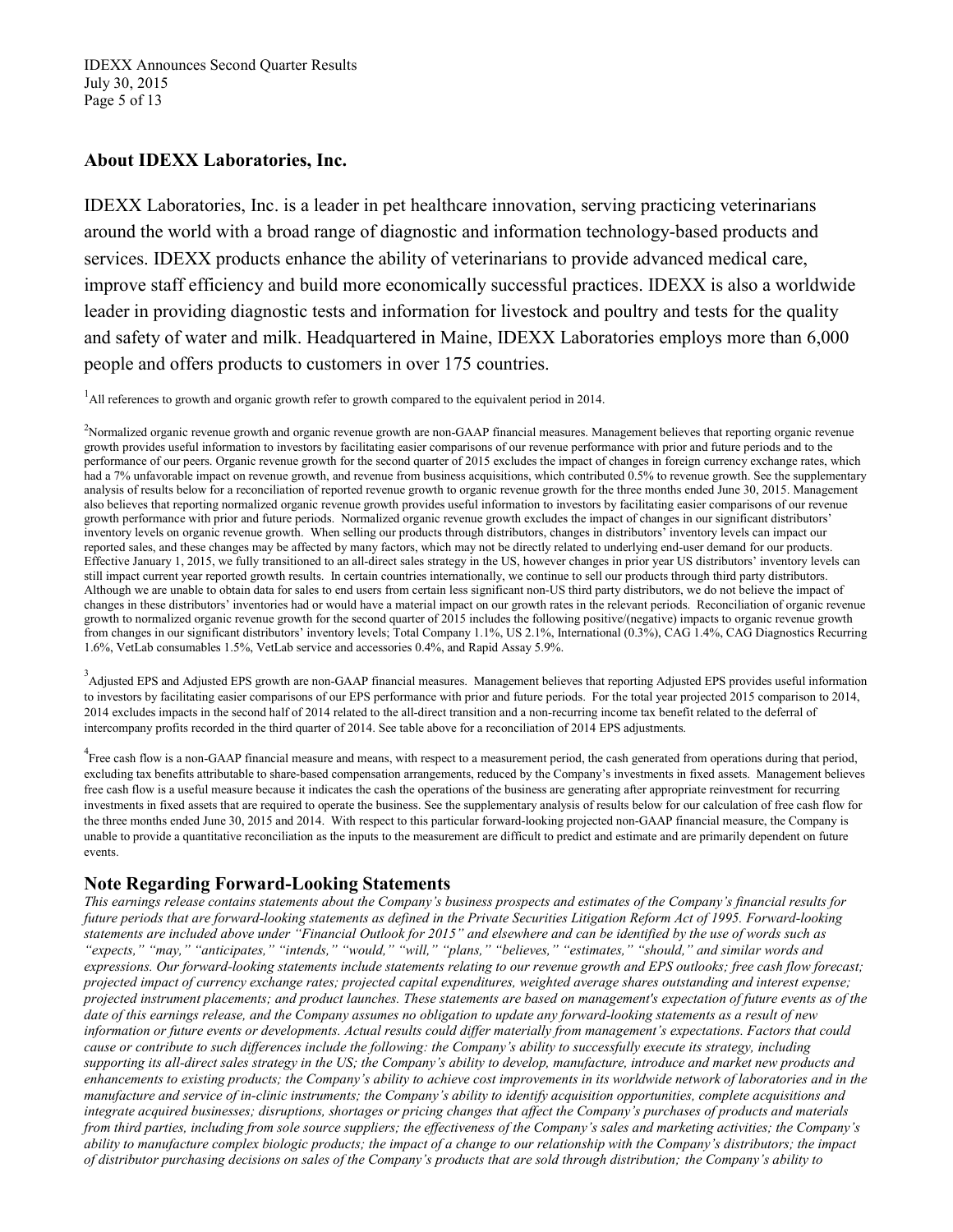*manage the risks associated with the use of distributors to sell the Company's products; the impact of increased competition from existing and new technologies and technological advances by our competitors; the promotion and sale of our competitors' products by our former US distribution partners; the effect of government regulation on the Company's business, including government decisions about whether and when to approve the Company's products and decisions regarding labeling, manufacturing and marketing products; the impact of veterinary hospital consolidation, and the prevalence of buying consortiums on the markets for the Company's products; the Company's ability to obtain patent and other intellectual property protection for its products, successfully enforce its intellectual property rights and defend itself against third party claims against the Company; changes in testing patterns or practices in veterinary medicine that affect the rate of use of the Company's products and services by veterinarians; a failure or perceived failure to comply with regulations and our policies regarding the privacy and protection of user data; the effect of any strengthening of the rate of exchange for the US dollar; the effect of any adverse changes in the financial markets on the value of the Company's investment portfolio; the impact of a weak economy on demand for the Company's products and services or increased customer credit risk; the effects of operations outside the US, including from currency fluctuations, different regulatory, political and economic conditions, and different market conditions and local business and cultural factors; the impact of the Company's limited experience and small scale in the human point-of-care market; the effects of interruptions to the Company's operations due to natural or man-made disasters, system failures or disruptions or security breaches; the effect on the Company's stock price if quarterly or annual operating results do not meet expectations of market analysts or investors in future periods; potential exposures related to our worldwide provision for income taxes and the potential loss of tax incentives; and the Company's ability to obtain financing on favorable terms. A further description of these and other factors can be found in the Company's Annual Report on Form 10-K for the year ended December 31, 2014 and the Company's Quarterly Report on Form 10-Q for the quarter ended June 30, 2015, in the sections captioned "Risk Factors," as well as the Company's other periodic reports filed or to be filed with the Securities and Exchange Commission.*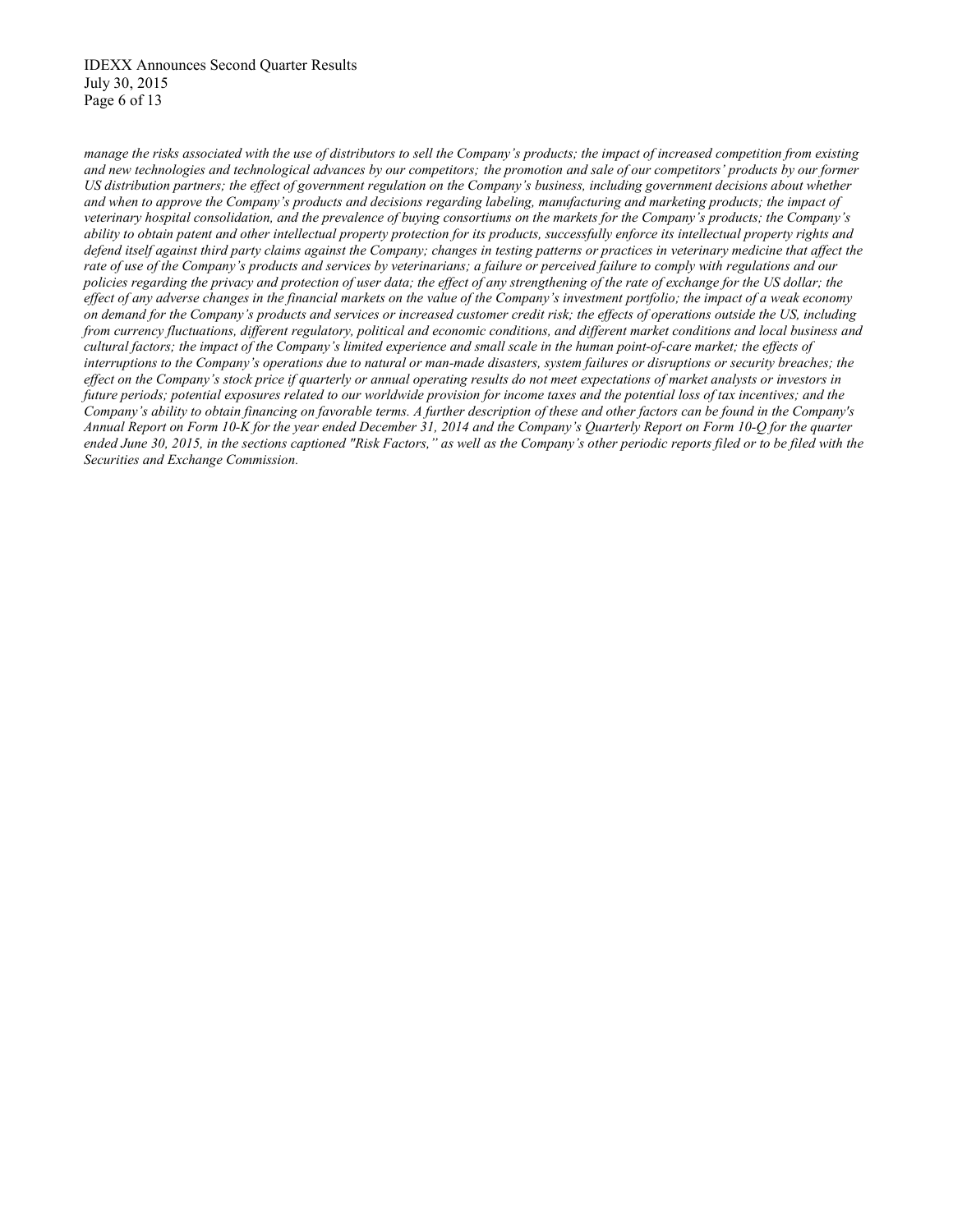#### **IDEXX Laboratories, Inc. and Subsidiaries Consolidated Statement of Operations**

*Amounts in thousands except per share data (Unaudited)*

|                     |                                               | <b>Three Months Ended</b> |                 |    | <b>Six Months Ended</b> |    |                 |  |  |  |
|---------------------|-----------------------------------------------|---------------------------|-----------------|----|-------------------------|----|-----------------|--|--|--|
|                     |                                               | June 30,                  | <b>June 30,</b> |    | <b>June 30,</b>         |    | <b>June 30,</b> |  |  |  |
|                     |                                               | 2015                      | 2014            |    | 2015                    |    | 2014            |  |  |  |
| <b>Revenue:</b>     | Revenue                                       | \$<br>413,343             | \$<br>390,122   | \$ | 795,820                 | \$ | 750,325         |  |  |  |
| <b>Expenses and</b> |                                               |                           |                 |    |                         |    |                 |  |  |  |
| Income:             | Cost of revenue                               | 180,586                   | 171,604         |    | 347,519                 |    | 329,710         |  |  |  |
|                     | Gross profit                                  | 232,757                   | 218,518         |    | 448,301                 |    | 420,615         |  |  |  |
|                     | Sales and marketing                           | 75,217                    | 68,020          |    | 150,353                 |    | 135,868         |  |  |  |
|                     | General and administrative                    | 44,920                    | 41,846          |    | 87,519                  |    | 82,935          |  |  |  |
|                     | Research and development                      | 24,317                    | 25,433          |    | 49,323                  |    | 48,547          |  |  |  |
|                     | Income from operations                        | 88,303                    | 83,219          |    | 161,106                 |    | 153,265         |  |  |  |
|                     | Interest expense, net                         | (6,700)                   | (2, 477)        |    | (12, 579)               |    | (4,780)         |  |  |  |
|                     | Income before provision for income taxes      | 81,603                    | 80,742          |    | 148,527                 |    | 148,485         |  |  |  |
|                     | Provision for income taxes                    | 24,665                    | 23,498          |    | 45,011                  |    | 44,648          |  |  |  |
| <b>Net Income:</b>  | Net income                                    | 56,938                    | 57,244          |    | 103,516                 |    | 103,837         |  |  |  |
|                     | Less: Noncontrolling interest in subsidiary's |                           |                 |    |                         |    |                 |  |  |  |
|                     | earnings                                      | 26                        | 26              |    | 10                      |    | 34              |  |  |  |
|                     | Net income attributable to stockholders       | 56,912                    | \$<br>57,218    | \$ | 103,506                 | \$ | 103,803         |  |  |  |
|                     | Earnings per share: Basic                     | 0.61                      | \$<br>0.56      | S. | 1.10                    | \$ | 1.01            |  |  |  |
|                     | Earnings per share: Diluted                   | \$<br>0.60                | \$<br>0.55      | \$ | 1.09                    | \$ | 1.00            |  |  |  |
|                     | Shares outstanding: Basic                     | 93,384                    | 102,250         |    | 93,829                  |    | 102,739         |  |  |  |
|                     | Shares outstanding: Diluted                   | 94,306                    | 103,590         |    | 94,934                  |    | 104,160         |  |  |  |

#### **IDEXX Laboratories, Inc. and Subsidiaries Selected Operating Information** *(Unaudited)*

|                  |                                     | <b>Three Months Ended</b> |                 | <b>Six Months Ended</b> |                 |  |
|------------------|-------------------------------------|---------------------------|-----------------|-------------------------|-----------------|--|
|                  |                                     | <b>June 30,</b>           | <b>June 30,</b> | <b>June 30,</b>         | <b>June 30,</b> |  |
|                  |                                     | 2015                      | 2014            | 2015                    | 2014            |  |
| <b>Operating</b> | Gross profit                        | 56.3%                     | 56.0%           | 56.3%                   | 56.1%           |  |
| Ratios (as a     | Sales, marketing, general and       |                           |                 |                         |                 |  |
| percentage of    | administrative expense              | 29.1%                     | 28.2%           | 29.9%                   | 29.2%           |  |
| revenue):        | Research and development expense    | 5.9%                      | $6.5\%$         | $6.2\%$                 | $6.5\%$         |  |
|                  | Income from operations <sup>1</sup> | 21.4%                     | 21.3%           | 20.2%                   | 20.4%           |  |

<sup>1</sup> Amounts presented may not recalculate due to rounding.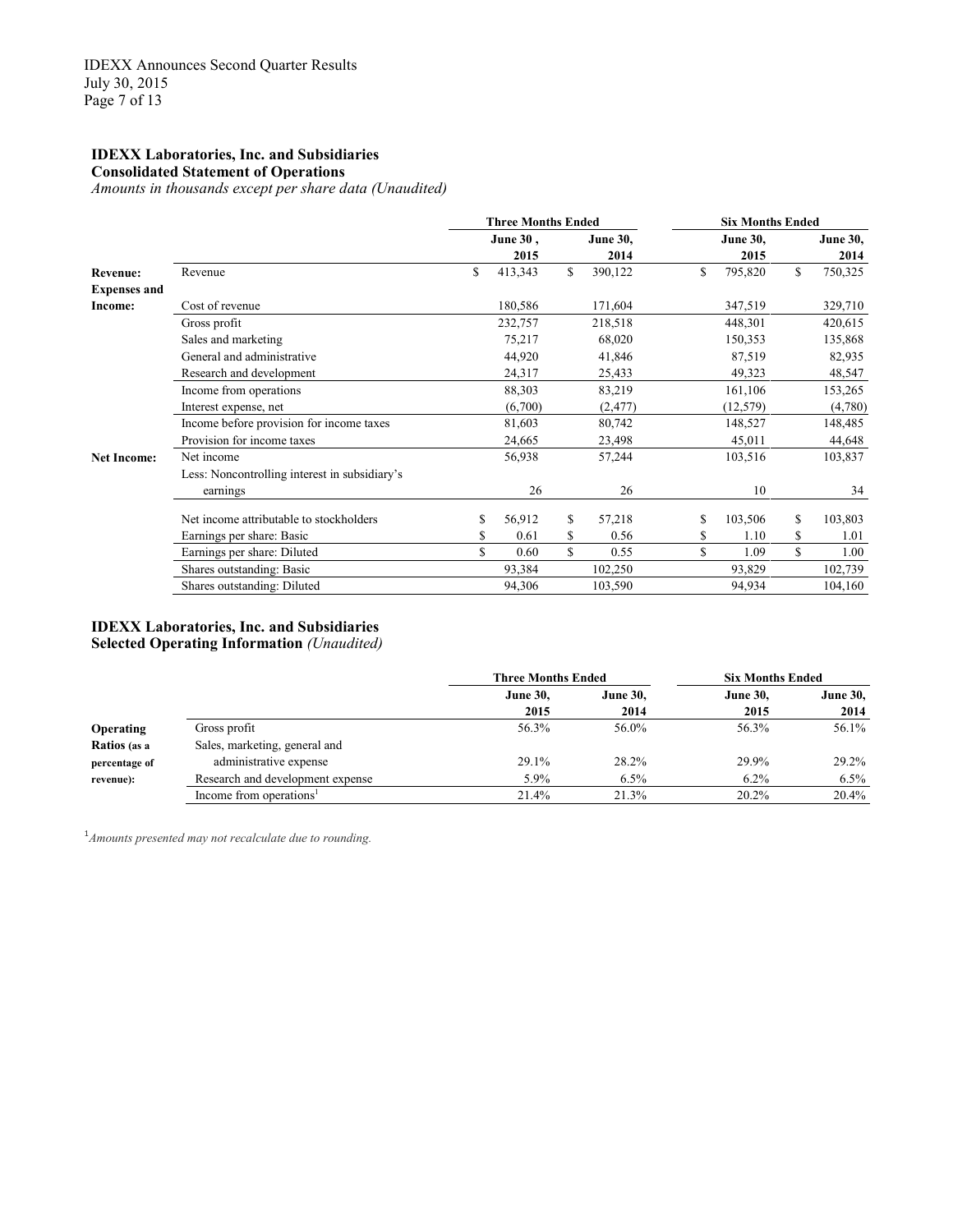**Segment Information**

*Amounts in thousands (Unaudited)*

|                      |                            | <b>Three Months Ended</b> | <b>Three Months Ended</b> |    |                 |            |
|----------------------|----------------------------|---------------------------|---------------------------|----|-----------------|------------|
|                      |                            | <b>June 30,</b>           | Percent of                |    | <b>June 30,</b> | Percent of |
|                      |                            | 2015                      | Revenue                   |    | 2014            | Revenue    |
| Revenue:             | CAG                        | \$<br>351,620             |                           | \$ | 322,129         |            |
|                      | Water                      | 25,051                    |                           |    | 24,487          |            |
|                      | <b>LPD</b>                 | 32,059                    |                           |    | 37,307          |            |
|                      | Other                      | 4,613                     |                           |    | 6,199           |            |
|                      | Total                      | \$<br>413,343             |                           | \$ | 390,122         |            |
| <b>Gross Profit:</b> | CAG                        | \$<br>192,546             | 54.8%                     | \$ | 177,754         | 55.2%      |
|                      | Water                      | 18,016                    | 71.9%                     |    | 16,107          | 65.8%      |
|                      | <b>LPD</b>                 | 19,486                    | 60.8%                     |    | 24,390          | 65.4%      |
|                      | Other                      | 2,361                     | 51.2%                     |    | 2,743           | 44.2%      |
|                      | <b>Unallocated Amounts</b> | 348                       | N/A                       |    | (2, 476)        | N/A        |
|                      | Total                      | \$<br>232,757             | 56.3%                     | \$ | 218,518         | 56.0%      |
| <b>Income from</b>   |                            |                           |                           |    |                 |            |
| <b>Operations:</b>   | CAG                        | \$<br>67,875              | 19.3%                     | \$ | 66,924          | 20.8%      |
|                      | Water                      | 11,954                    | 47.7%                     |    | 10,064          | 41.1%      |
|                      | <b>LPD</b>                 | 5,895                     | 18.4%                     |    | 10,747          | 28.8%      |
|                      | Other                      | (237)                     | $(5.1\%)$                 |    | (249)           | $(4.0\%)$  |
|                      | <b>Unallocated Amounts</b> | 2,816                     | N/A                       |    | (4,267)         | N/A        |
|                      | Total                      | \$<br>88,303              | 21.4%                     | \$ | 83,219          | 21.3%      |

|                      |                            |    | <b>Six Months Ended</b> | <b>Six Months Ended</b> |    |                 |            |
|----------------------|----------------------------|----|-------------------------|-------------------------|----|-----------------|------------|
|                      |                            |    | <b>June 30,</b>         | Percent of              |    | <b>June 30,</b> | Percent of |
|                      |                            |    | 2015                    | Revenue                 |    | 2014            | Revenue    |
| Revenue:             | CAG                        | \$ | 676,151                 |                         | \$ | 620,857         |            |
|                      | Water                      |    | 46,749                  |                         |    | 45,908          |            |
|                      | <b>LPD</b>                 |    | 63,329                  |                         |    | 71,518          |            |
|                      | Other                      |    | 9,591                   |                         |    | 12,042          |            |
|                      | Total                      | \$ | 795,820                 |                         | \$ | 750,325         |            |
| <b>Gross Profit:</b> | CAG                        | \$ | 368,391                 | 54.5%                   | \$ | 341,270         | 55.0%      |
|                      | Water                      |    | 33,262                  | 71.2%                   |    | 30,038          | 65.4%      |
|                      | <b>LPD</b>                 |    | 38,489                  | 60.8%                   |    | 46,244          | 64.7%      |
|                      | Other                      |    | 4,962                   | 51.7%                   |    | 6,144           | 51.0%      |
|                      | <b>Unallocated Amounts</b> |    | 3,197                   | N/A                     |    | (3,081)         | N/A        |
|                      | Total                      | S  | 448,301                 | 56.3%                   | \$ | 420,615         | 56.1%      |
| <b>Income from</b>   |                            |    |                         |                         |    |                 |            |
| <b>Operations:</b>   | CAG                        | \$ | 120,304                 | 17.8%                   | \$ | 120,928         | 19.5%      |
|                      | Water                      |    | 21,413                  | 45.8%                   |    | 18,180          | 39.6%      |
|                      | <b>LPD</b>                 |    | 11,846                  | 18.7%                   |    | 19,067          | 26.7%      |
|                      | Other                      |    | (431)                   | $(4.5\%)$               |    | 340             | 2.8%       |
|                      | <b>Unallocated Amounts</b> |    | 7,974                   | N/A                     |    | (5,250)         | N/A        |
|                      | Total                      | \$ | 161,106                 | 20.2%                   | \$ | 153,265         | 20.4%      |
|                      |                            |    |                         |                         |    |                 |            |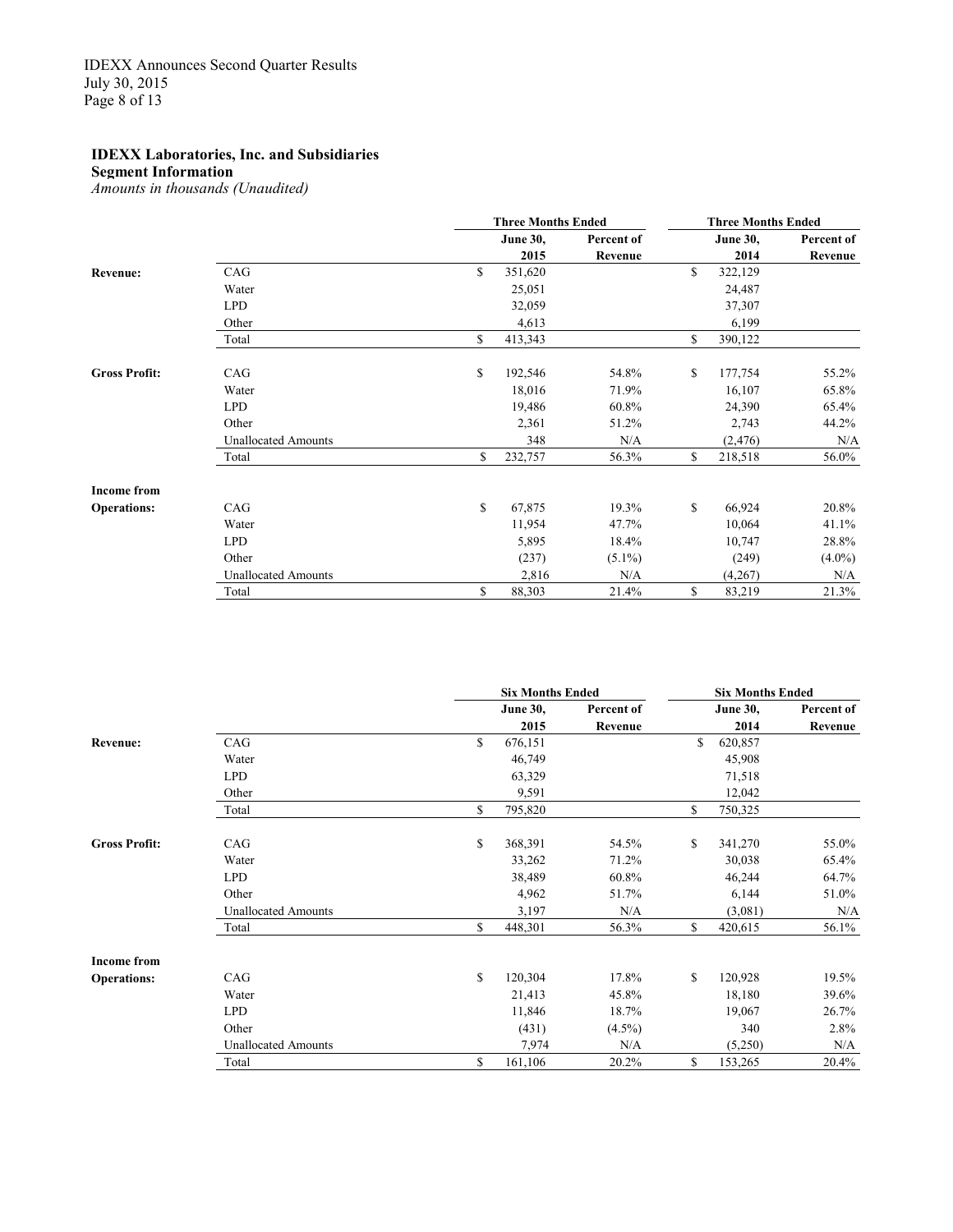**Revenues and Revenue Growth Analysis by Product and Service Categories and by Domestic and International Markets** *Amounts in thousands (Unaudited)*

|                    | <b>Three Months Ended</b> |                         |                         |                      |                                               |                                                              |                                               |
|--------------------|---------------------------|-------------------------|-------------------------|----------------------|-----------------------------------------------|--------------------------------------------------------------|-----------------------------------------------|
| <b>Net Revenue</b> | <b>June 30.</b><br>2015   | <b>June 30.</b><br>2014 | <b>Dollar</b><br>Change | Percentage<br>Change | Percentage<br><b>Change from</b><br>Currency' | Percentage<br><b>Change from</b><br>Acquistions <sup>2</sup> | <b>Organic Revenue</b><br>Growth <sup>3</sup> |
| CAG                | 351,620 \$                | 322,129 \$              | 29.491                  | $9.2\%$              | $(5.9\%)$                                     | $0.7\%$                                                      | 14.4%                                         |
| Water              | 25,051                    | 24,487                  | 564                     | $2.3\%$              | $(6.1\%)$                                     | $\overline{\phantom{a}}$                                     | 8.4%                                          |
| <b>LPD</b>         | 32,059                    | 37,307                  | (5,248)                 | $(14.1\%)$           | $(12.6\%)$                                    | $\overline{\phantom{a}}$                                     | $(1.5\%)$                                     |
| Other              | 4,613                     | 6,199                   | (1, 586)                | $(25.6\%)$           | $(1.0\%)$                                     | $\overline{\phantom{a}}$                                     | $(24.6\%)$                                    |
| Total              | 413,343                   | 390.122 \$              | 23.221                  | $6.0\%$              | $(6.5\%)$                                     | $0.5\%$                                                      | $12.0\%$                                      |

|                      | <b>Three Months Ended</b> |                         |                  |                      |                                              |                                                               |                                               |  |
|----------------------|---------------------------|-------------------------|------------------|----------------------|----------------------------------------------|---------------------------------------------------------------|-----------------------------------------------|--|
| <b>Net Revenue</b>   | <b>June 30,</b><br>2015   | <b>June 30.</b><br>2014 | Dollar<br>Change | Percentage<br>Change | Percentage<br><b>Change from</b><br>Currencv | Percentage<br><b>Change from</b><br>Acquisitions <sup>2</sup> | <b>Organic Revenue</b><br>Growth <sup>3</sup> |  |
| <b>United States</b> | 254,242 \$                | 225,336 \$              | 28.906           | 12.8%                | $\overline{\phantom{0}}$                     | $0.2\%$                                                       | $12.6\%$                                      |  |
| International        | 159.101                   | 164.786                 | (5,685)          | $(3.4\%)$            | $(15.4\%)$                                   | $0.9\%$                                                       | 11.1%                                         |  |
| Total                | 413.343                   | 390.122 \$              | 23.221           | $6.0\%$              | $(6.5\%)$                                    | $0.5\%$                                                       | 12.0%                                         |  |

|                                                                              | <b>Three Months Ended</b> |                         |  |                         |                         |                      |                                              |                                                               |                                               |
|------------------------------------------------------------------------------|---------------------------|-------------------------|--|-------------------------|-------------------------|----------------------|----------------------------------------------|---------------------------------------------------------------|-----------------------------------------------|
| <b>Net CAG Revenue</b>                                                       |                           | <b>June 30,</b><br>2015 |  | <b>June 30.</b><br>2014 | <b>Dollar</b><br>Change | Percentage<br>Change | Percentage<br><b>Change from</b><br>Currency | Percentage<br><b>Change from</b><br>Acquisitions <sup>2</sup> | <b>Organic Revenue</b><br>Growth <sup>3</sup> |
| CAG Diagnostics recurring revenue:                                           | S                         | $300,146$ \$            |  | 276,949 \$              | 23,197                  | $8.4\%$              | $(6.1\%)$                                    | $0.4\%$                                                       | 14.1%                                         |
| VetLab consumables                                                           |                           | 100.743                 |  | 89.113                  | 11,630                  | 13.1%                | $(7.4\%)$                                    | $\overline{\phantom{a}}$                                      | 20.5%                                         |
| VetLab service and accessories                                               |                           | 14.018                  |  | 13,433                  | 585                     | $4.4\%$              | $(6.9\%)$                                    | $\overline{\phantom{a}}$                                      | 11.3%                                         |
| Rapid assay products<br>Reference laboratory diagnostic                      |                           | 52,182                  |  | 49.493                  | 2,689                   | $5.4\%$              | $(3.1\%)$                                    | ۰                                                             | $8.5\%$                                       |
| and consulting services                                                      |                           | 133.203                 |  | 124.910                 | 8,293                   | $6.6\%$              | $(6.5\%)$                                    | $1.0\%$                                                       | 12.1%                                         |
| CAG Diagnostics capital - instruments<br>Customer information management and |                           | 24.064                  |  | 18,993                  | 5,071                   | $26.7\%$             | $(11.1\%)$                                   | ۰                                                             | 37.8%                                         |
| digital imaging systems                                                      |                           | 27,410                  |  | 26,187                  | 1,223                   | $4.7\%$              | $(0.6\%)$                                    | $3.2\%$                                                       | $2.1\%$                                       |
| Net CAG revenue                                                              | ъ                         | 351,620 \$              |  | 322,129 \$              | 29,491                  | $9.2\%$              | $(5.9\%)$                                    | $0.7\%$                                                       | 14.4%                                         |

<sup>1</sup> The percentage change from currency is a non-GAAP financial measure. This measure represents the percentage change in revenue resulting from the difference between the average exchange rates during the three months ended June 30, 2015 and the same period of the prior year applied to foreign currency-denominated revenues for the three months ended June 30, 2014.

<sup>2</sup> The percentage change from acquisitions is a non-GAAP financial measure. This measure represents the percentage change in revenue during the three months ended June 30, 2015 compared to the three months ended June 30, 2014 attributed to acquisitions subsequent to March 31, 2014.

<sup>3</sup> Organic revenue growth is a non-GAAP financial measure and represents the percentage change in revenue during the three months ended June 30, 2015 compared to the three months ended June 30, 2014 net of acquisitions and the effect of changes in foreign currency exchange rates.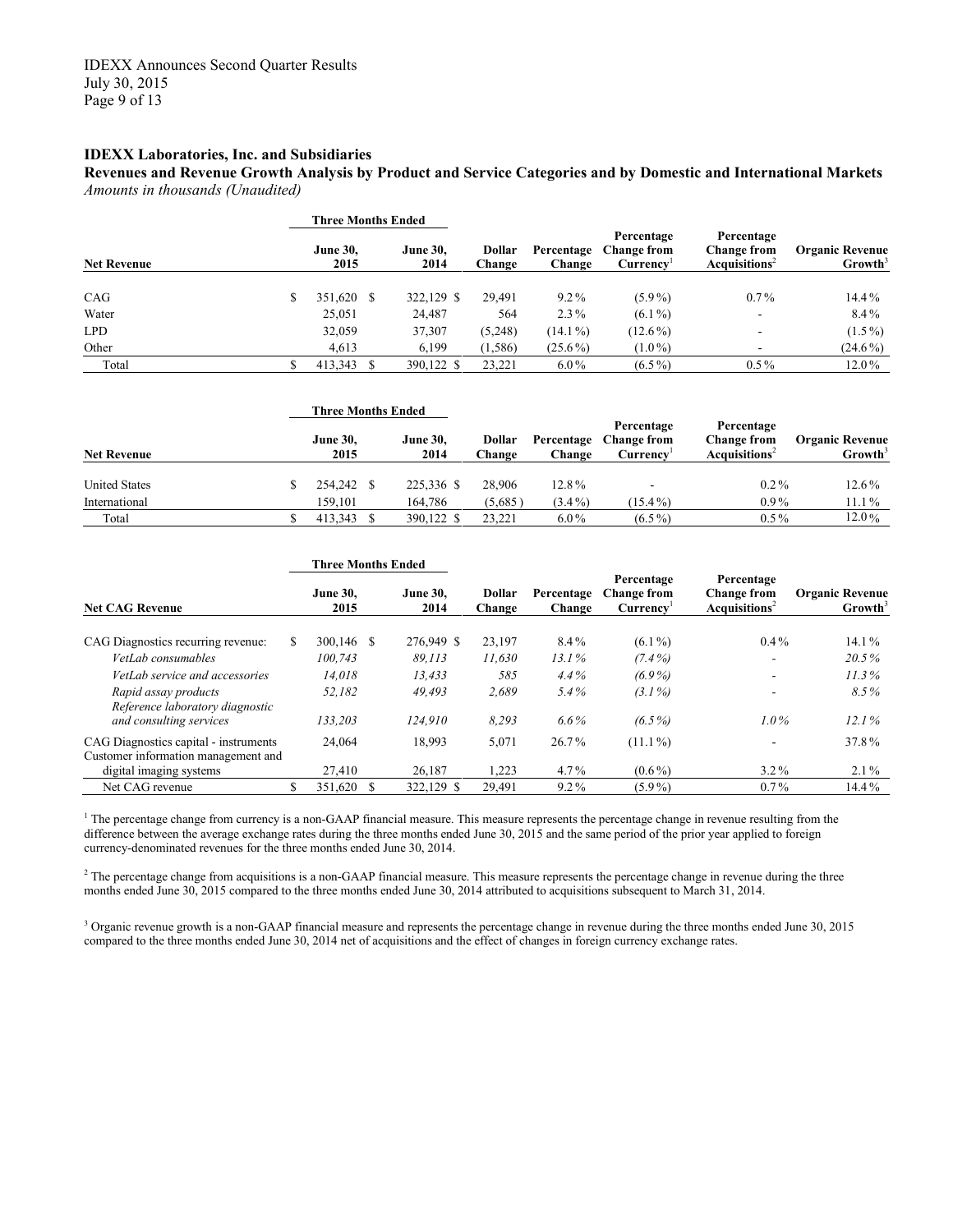**Revenues and Revenue Growth Analysis by Product and Service Categories and by Domestic and International Markets** *Amounts in thousands (Unaudited)*

|                    | <b>Six Months Ended</b> |  |                         |  |                  |                      |                                              |                                                               |                                               |  |
|--------------------|-------------------------|--|-------------------------|--|------------------|----------------------|----------------------------------------------|---------------------------------------------------------------|-----------------------------------------------|--|
| <b>Net Revenue</b> | <b>June 30.</b><br>2015 |  | <b>June 30.</b><br>2014 |  | Dollar<br>Change | Percentage<br>Change | Percentage<br><b>Change from</b><br>Currency | Percentage<br><b>Change from</b><br>Acquisitions <sup>2</sup> | <b>Organic Revenue</b><br>Growth <sup>3</sup> |  |
| CAG                | 676,151                 |  | 620,857                 |  | 55,294           | 8.9 %                | $(5.7 \%)$                                   | $0.6\%$                                                       | 14.0 $%$                                      |  |
| Water              | 46,749                  |  | 45,908                  |  | 841              | $1.8 \%$             | $(5.6\%)$                                    | $\overline{\phantom{a}}$                                      | 7.4%                                          |  |
| <b>LPD</b>         | 63,329                  |  | 71,518                  |  | (8,189)          | $(11.5 \%)$          | $(12.1 \%)$                                  |                                                               | $0.6\%$                                       |  |
| Other              | 9,591                   |  | 12,042                  |  | (2, 451)         | $(20.4 \%)$          | $(1.1 \%)$                                   |                                                               | (19.3 %)                                      |  |
| Total              | 795,820                 |  | 750,325                 |  | 45.495           | 6.1%                 | $(6.2 \%)$                                   | $0.5 \%$                                                      | 11.8%                                         |  |

|                      | <b>Six Months Ended</b> |                         |  |                  |                      |                                              |                                                        |                                               |
|----------------------|-------------------------|-------------------------|--|------------------|----------------------|----------------------------------------------|--------------------------------------------------------|-----------------------------------------------|
| <b>Net Revenue</b>   | <b>June 30,</b><br>2015 | <b>June 30.</b><br>2014 |  | Dollar<br>Change | Percentage<br>Change | Percentage<br><b>Change from</b><br>Currencv | Percentage<br>Change from<br>Acquisitions <sup>2</sup> | <b>Organic Revenue</b><br>Growth <sup>3</sup> |
| <b>United States</b> | 489.650                 | 432,930                 |  | 56.720           | 13.1 $%$             |                                              | $0.2 \%$                                               | 12.9%                                         |
| International        | 306.170                 | 317.395                 |  | (11,225)         | $(3.5 \%)$           | $(14.6\%$                                    | $0.9\%$                                                | $10.2 \%$                                     |
| Total                | 795.820                 | 750,325                 |  | 45.495           | 6.1 $%$              | $(6.2 \%)$                                   | $0.5 \%$                                               | $11.8 \%$                                     |

|                                                         |   | <b>Six Months Ended</b> |  |                         |                  |                      |                                                       |                                                              |                                               |
|---------------------------------------------------------|---|-------------------------|--|-------------------------|------------------|----------------------|-------------------------------------------------------|--------------------------------------------------------------|-----------------------------------------------|
| <b>Net CAG Revenue</b>                                  |   | <b>June 30.</b><br>2015 |  | <b>June 30.</b><br>2014 | Dollar<br>Change | Percentage<br>Change | Percentage<br>Change<br>from<br>Currency <sup>'</sup> | Percentage<br><b>Change from</b><br>Acquistions <sup>2</sup> | <b>Organic Revenue</b><br>Growth <sup>3</sup> |
| CAG Diagnostics recurring revenue:                      |   | 578.911 \$              |  | 532,830 \$              | 46,081           | $8.6\%$              | $(5.9\%)$                                             | $0.4\%$                                                      | $14.1\%$                                      |
| VetLab consumables                                      |   | 199.135                 |  | 173.434                 | 25,701           | 14.8%                | $(7.1\%)$                                             | $\overline{\phantom{a}}$                                     | 21.9%                                         |
| VetLab service and accessories                          |   | 27.548                  |  | 26.504                  | 1.044            | $3.9\%$              | $(6.5\%)$                                             | $\overline{\phantom{a}}$                                     | 10.4%                                         |
| Rapid assay products<br>Reference laboratory diagnostic |   | 95.819                  |  | 92,552                  | 3,267            | $3.5\%$              | $(2.9\%)$                                             | $\overline{\phantom{a}}$                                     | $6.4\%$                                       |
| and consulting services                                 |   | 256.409                 |  | 240.340                 | 16.069           | $6.7\%$              | $(6.1\%)$                                             | $0.9\%$                                                      | $11.9\%$                                      |
| CAG Diagnostics capital - instruments                   |   | 44,178                  |  | 37,580                  | 6,598            | 17.6%                | $(11.1\%)$                                            |                                                              | 28.7%                                         |
| Customer information management and                     |   |                         |  |                         |                  |                      |                                                       |                                                              |                                               |
| digital imaging systems                                 |   | 53,062                  |  | 50,447                  | 2,615            | $5.2\%$              | $(0.7\%)$                                             | $3.2\%$                                                      | $2.7\%$                                       |
| Net CAG revenue                                         | S | 676,151                 |  | 620,857 \$              | 55,294           | 8.9%                 | $(5.7\%)$                                             | $0.6\%$                                                      | 14.0%                                         |

 $1$  The percentage change from currency is a non-GAAP financial measure. This measure represents the percentage change in revenue resulting from the difference between the average exchange rates during the six months ended June 30, 2015 and the same period of the prior year applied to foreign currencydenominated revenues for the six months ended June 30, 2014.

<sup>2</sup> The percentage change from acquisitions is a non-GAAP financial measure. This measure represents the percentage change in revenue during the six months ended June 30, 2015 compared to the six months ended June 30, 2014 attributed to acquisitions subsequent to December 31, 2013.

<sup>3</sup> Organic revenue growth is a non-GAAP financial measure and represents the percentage change in revenue during the six months ended June 30, 2015 compared to the six months ended June 30, 2014 net of acquisitions and the effect of changes in foreign currency exchange rates.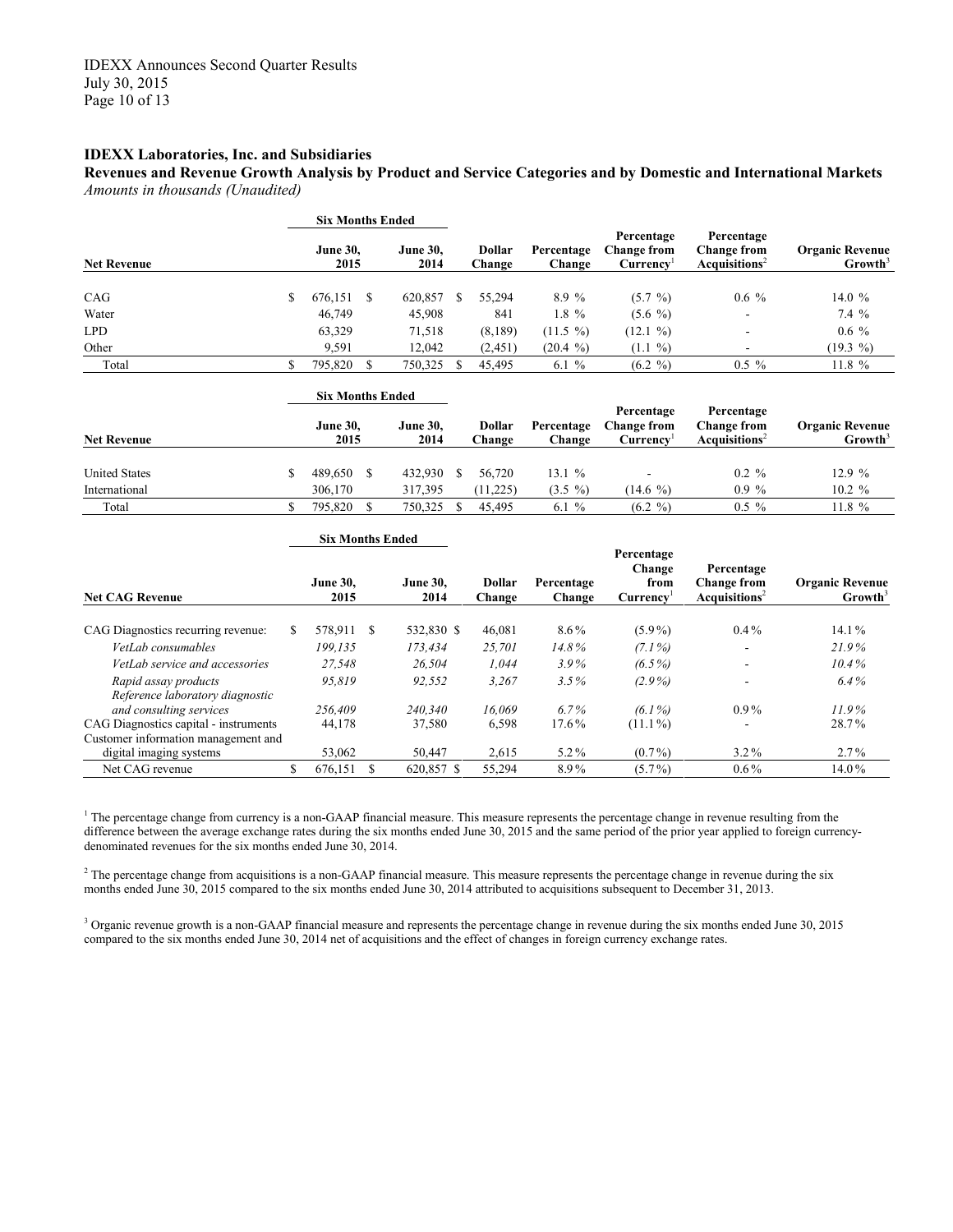**Consolidated Balance Sheet**

*Amounts in thousands (Unaudited)*

|                        |                                            | 2015            |              | 2014      |
|------------------------|--------------------------------------------|-----------------|--------------|-----------|
| Assets:                | <b>Current Assets:</b>                     |                 |              |           |
|                        | Cash and cash equivalents                  | \$<br>163,152   | $\mathbb{S}$ | 322,536   |
|                        | Marketable securities                      | 180,870         |              |           |
|                        | Accounts receivable, net                   | 199,444         |              | 152,380   |
|                        | Inventories                                | 184,500         |              | 160,342   |
|                        | Other current assets                       | 105,068         |              | 124,140   |
|                        | <b>Total current assets</b>                | 833,034         |              | 759,398   |
|                        | Property and equipment, net                | 326,041         |              | 303,587   |
|                        | Other long-term assets, net                | 318,295         |              | 321,226   |
|                        | <b>Total assets</b>                        | \$<br>1,477,370 | S            | 1,384,211 |
| <b>Liabilities and</b> |                                            |                 |              |           |
| Stockholders'          |                                            |                 |              |           |
| <b>Equity:</b>         | <b>Current Liabilities:</b>                |                 |              |           |
|                        | Accounts payable                           | \$<br>58,212    | $\mathbf S$  | 44,743    |
|                        | Accrued liabilities                        | 190,441         |              | 195,351   |
|                        | Line of credit                             | 498,000         |              | 549,000   |
|                        | Deferred revenue                           | 28,775          |              | 31,812    |
|                        | <b>Total current liabilities</b>           | 775,428         |              | 820,906   |
|                        | Long-term debt                             | 598,925         |              | 350,000   |
|                        | Other long-term liabilities                | 94,466          |              | 95,716    |
|                        | <b>Total long-term liabilities</b>         | 693,391         |              | 445,716   |
|                        | Total stockholders' equity                 | 8,468           |              | 117,516   |
|                        | Noncontrolling interest                    | 83              |              | 73        |
|                        | <b>Total equity</b>                        | 8,551           |              | 117,589   |
|                        | Total liabilities and stockholders' equity | \$<br>1,477,370 | \$           | 1,384,211 |
|                        |                                            |                 |              |           |

**June 30, December 31,**

#### **IDEXX Laboratories, Inc. and Subsidiaries Selected Balance Sheet Information** *(Unaudited)*

|                      |                              | <b>June 30,</b> | March 31. | December 31. | September 30, | <b>June 30,</b> |
|----------------------|------------------------------|-----------------|-----------|--------------|---------------|-----------------|
|                      |                              | 2015            | 2015      | 2014         | 2014          | 2014            |
| <b>Selected</b>      |                              |                 |           |              |               |                 |
| <b>Balance Sheet</b> | Days sales outstanding       | 43.7            | 41.6      | 40.6         | 39.2          | 40.8            |
| Information:         | Inventory turns <sup>2</sup> |                 | 1.6       |              | 1.8           | 1.8             |

<sup>1</sup> Days sales outstanding represents the average of the accounts receivable balances at the beginning and end of each quarter divided by revenue for that quarter, the result of which is then multiplied by 91.25 days.

<sup>2</sup> Inventory turns represent inventory-related cost of product sales for the twelve months preceding each quarter-end divided by the inventory balance at the end of the quarter.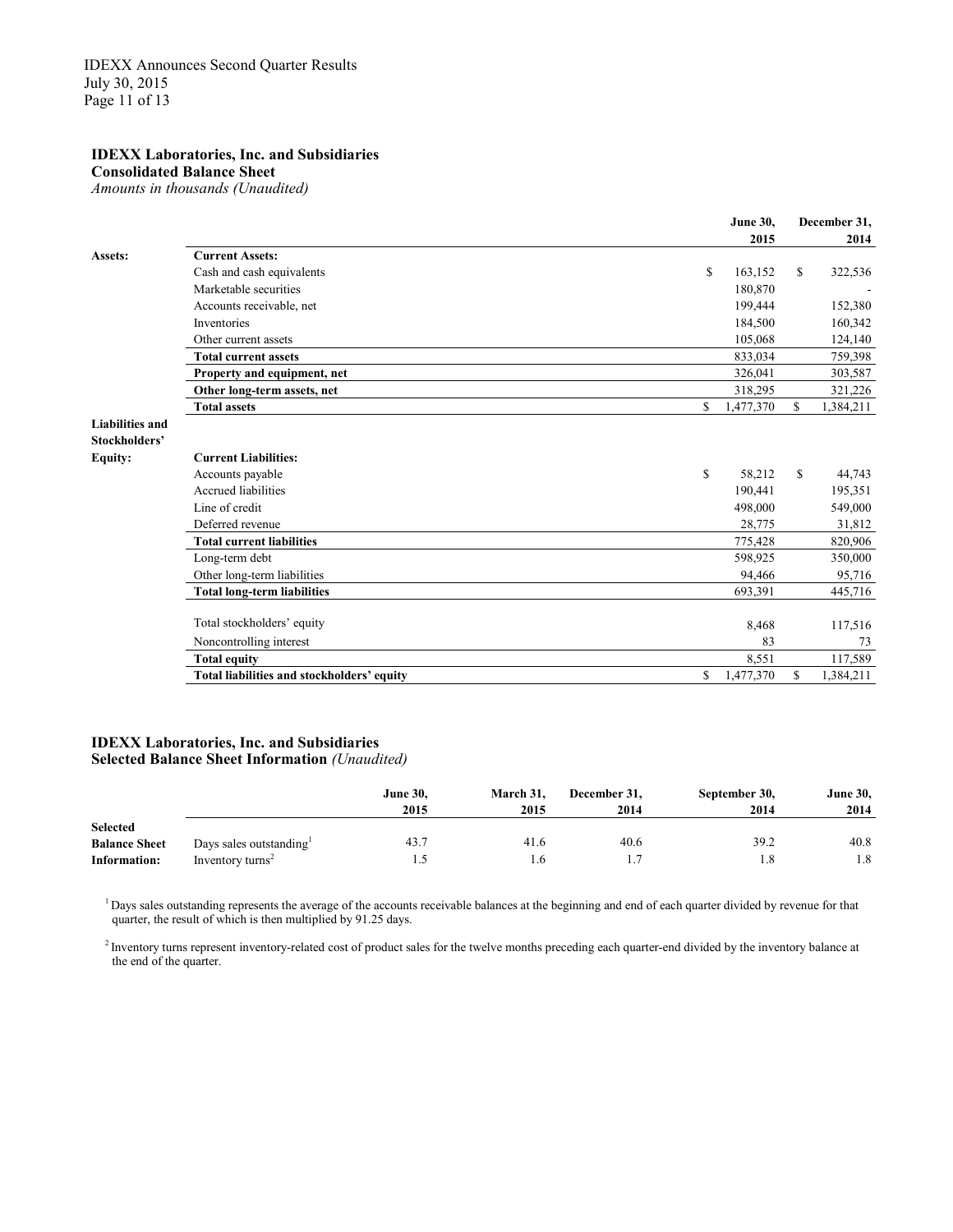**Consolidated Statement of Cash Flows** 

*Amounts in thousands (Unaudited)*

|                   |                                                                               |    | <b>Six Months Ended</b> |    |                 |
|-------------------|-------------------------------------------------------------------------------|----|-------------------------|----|-----------------|
|                   |                                                                               |    | <b>June 30,</b>         |    | <b>June 30,</b> |
|                   |                                                                               |    | 2015                    |    | 2014            |
| Operating:        | <b>Cash Flows from Operating Activities:</b>                                  |    |                         |    |                 |
|                   | Net income                                                                    | \$ | 103,516                 | \$ | 103,837         |
|                   | Non-cash charges                                                              |    | 42,396                  |    | 32,582          |
|                   | Changes in assets and liabilities                                             |    | (71, 644)               |    | (13, 179)       |
|                   | Tax benefit from share-based compensation arrangements                        |    | (8,746)                 |    | (7,960)         |
|                   | Net cash provided by operating activities                                     |    | 65,522                  |    | 115,280         |
| <b>Investing:</b> | <b>Cash Flows from Investing Activities:</b>                                  |    |                         |    |                 |
|                   | Purchases of property and equipment                                           |    | (46, 873)               |    | (25, 410)       |
|                   | Purchase of marketable securities                                             |    | (190,370)               |    |                 |
|                   | Proceeds from the sale and maturities of marketable securities                |    | 10,039                  |    |                 |
|                   | Acquisitions of intangible assets                                             |    |                         |    | (175)           |
|                   | Proceeds from sale of equity investment                                       |    |                         |    | 5,400           |
|                   | Acquisitions of a business, net of cash acquired                              |    | (383)                   |    | (1,161)         |
|                   | Net cash used by investing activities                                         |    | (227, 587)              |    | (21, 346)       |
| <b>Financing:</b> | <b>Cash Flows from Financing Activities:</b>                                  |    |                         |    |                 |
|                   | (Repayments) borrowings on revolving credit facilities, net                   |    | (51,000)                |    | 107,000         |
|                   | Issuance of long-term debt                                                    |    | 250,097                 |    |                 |
|                   | Payment of notes payable                                                      |    |                         |    | (1,394)         |
|                   | Repurchases of common stock                                                   |    | (220,097)               |    | (196, 626)      |
|                   | Debt issue costs                                                              |    | (127)                   |    | (1,156)         |
|                   | Proceeds from the exercise of stock options and employee stock purchase plans |    | 15,650                  |    | 14,707          |
|                   | Tax benefit from share-based compensation arrangements                        |    | 8,746                   |    | 7,960           |
|                   | Net cash provided (used) by financing activities                              |    | 3,269                   |    | (69, 509)       |
|                   | Net effect of changes in exchange rates on cash                               |    | (588)                   |    | 1,565           |
|                   | Net (decrease) increase in cash and cash equivalents                          |    | (159, 384)              |    | 25,990          |
|                   | Cash and cash equivalents, beginning of period                                |    | 322,536                 |    | 279,058         |
|                   | Cash and cash equivalents, end of period                                      | S  | 163,152                 | \$ | 305,048         |

#### **IDEXX Laboratories, Inc. and Subsidiaries**

**Free Cash Flow**<sup>1</sup>

*Amounts in thousands (Unaudited)*

|                  |                                                                                              | <b>Six Months Ended</b> |                 |  |                 |
|------------------|----------------------------------------------------------------------------------------------|-------------------------|-----------------|--|-----------------|
|                  |                                                                                              |                         | <b>June 30,</b> |  | <b>June 30,</b> |
|                  |                                                                                              |                         | 2015            |  | 2014            |
| <b>Free Cash</b> |                                                                                              |                         |                 |  |                 |
| <b>Flow:</b>     | Net cash provided by operating activities                                                    |                         | 65,522          |  | 115,280         |
|                  | Financing cash flows attributable to tax benefits from share-based compensation arrangements |                         | 8,746           |  | 7.960           |
|                  | Purchases of property and equipment                                                          |                         | (46, 873)       |  | (25, 410)       |
|                  | Free cash flow                                                                               |                         | 27,395          |  | 97,830          |

<sup>1</sup> Free cash flow is a non-GAAP financial measure and is calculated from cash generated from operations, excluding tax benefits attributable to share-based compensation arrangements, reduced by the Company's investments in fixed assets. Management believes free cash flow is a useful measure because it indicates the cash the operations of the business are generating after appropriate reinvestment for recurring investments in fixed assets that are required to operate the business. Management also believes this is a common financial measure useful to further evaluate the results of operations.